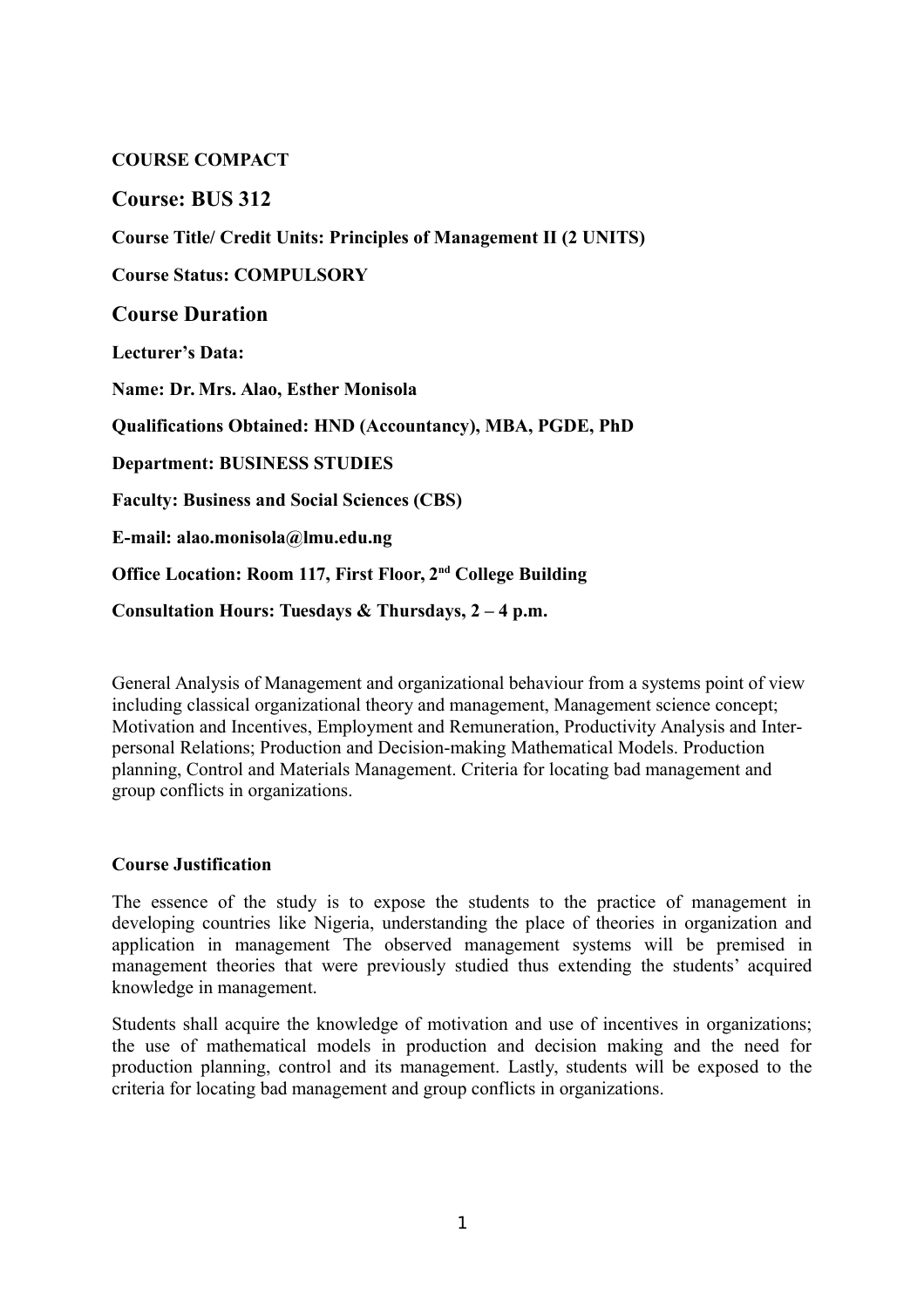### **Course Objectives / Goals**

On the completion of this course:

- i. Students will be able to appreciate and understand the importance of management ideals as it affects organizations and their activities.
- ii. Students will benefit from the knowledge of motivation as it affects individual and organization performance, employment and other administrative procedures.
- iii. Students will be able to appreciate how and why production is planned
- iv. Expose students to the criteria for locating bad management and group conflicts in organizations.

#### **Course Outline**

- Weeks 1 & 2 Management and organizational behaviour from a systems point of view.
- Week 3-4 Classical organizational theory and management, Management science concept;
- Weeks  $5 & 6$  Motivation and Incentives,
- Week 7 Employment and Remuneration,
- Weeks 8 & 9 Productivity Analysis; Production and Decision-making Mathematical Models.
- Weeks 10 &11 Production planning, Control and Materials Management.
- Week 12 Inter-personal Relations;
- Week 13 Criteria for locating bad management and group conflicts in organizations.
- Week 14 Class Presentations & Revision

#### **Structure of Programme / Method of Grading**

Structure of programme based on course outline and Landmark University grading method

Continuous Assessment (CA) – Test ------ 10% Assignment ------ 10% Students' Presentations ----- 10 % Examination  $(EX)$  -----  $70\%$ **Total ----- 100%**